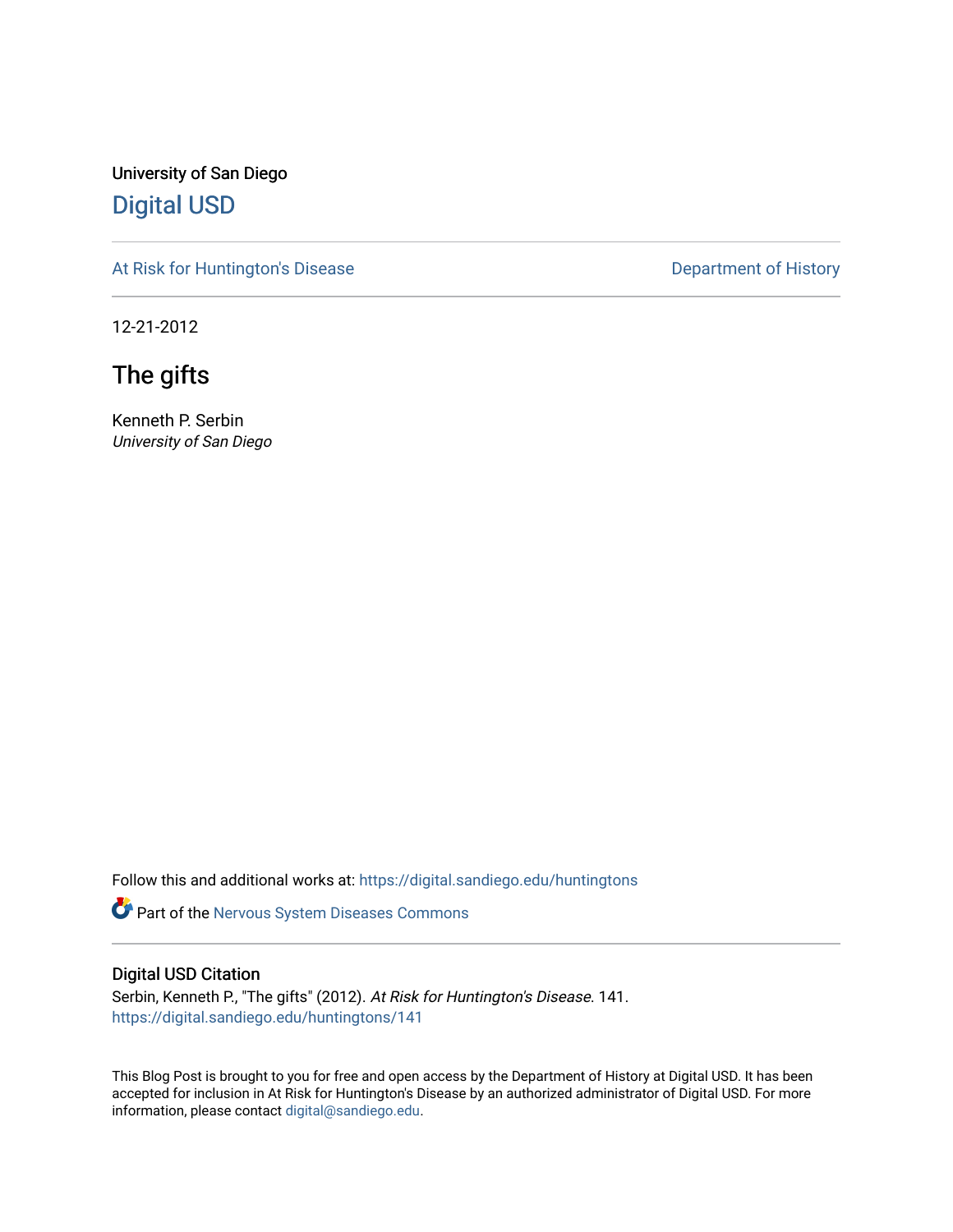# [At Risk for Huntington's Disease](http://curehd.blogspot.com/)

*HD is a genetically caused brain disorder that causes uncontrollable bodily movements and robs people's ability to walk, talk, eat, and think. The final result is a slow, ugly death. Children of parents with HD have a 50-50 chance of inheriting the disease. There is no cure or treatment.*

### Blog Archive

- $\blacktriangleright$  [2021](http://curehd.blogspot.com/2021/)(12)
- $2020(16)$  $2020(16)$
- $2019(19)$  $2019(19)$
- $\blacktriangleright$  [2018](http://curehd.blogspot.com/2018/) (16)
- $2017(14)$  $2017(14)$
- $2016(13)$  $2016(13)$
- $\blacktriangleright$  [2015](http://curehd.blogspot.com/2015/) (24)
- $\blacktriangleright$  [2014](http://curehd.blogspot.com/2014/) (24)
- $\blacktriangleright$  [2013](http://curehd.blogspot.com/2013/) (30)
- $2012(26)$  $2012(26)$ 
	- [▼](javascript:void(0)) [December](http://curehd.blogspot.com/2012/12/) (2)

The [gifts](http://curehd.blogspot.com/2012/12/the-gifts.html)

The incredible lightness – and [responsibility](http://curehd.blogspot.com/2012/12/the-incredible-lightness-and.html) – of...

- [►](javascript:void(0)) [November](http://curehd.blogspot.com/2012/11/) (3)
- [►](javascript:void(0)) [October](http://curehd.blogspot.com/2012/10/) (1)
- $\blacktriangleright$  [September](http://curehd.blogspot.com/2012/09/) (2)
- $\blacktriangleright$  [August](http://curehd.blogspot.com/2012/08/) (2)
- $\blacktriangleright$  [June](http://curehd.blogspot.com/2012/06/) (2)
- $\blacktriangleright$  [May](http://curehd.blogspot.com/2012/05/) (1)
- $\blacktriangleright$  [April](http://curehd.blogspot.com/2012/04/) (2)
- $\blacktriangleright$  [March](http://curehd.blogspot.com/2012/03/) (3)
- [►](javascript:void(0)) [February](http://curehd.blogspot.com/2012/02/) (3)
- $\blacktriangleright$  [January](http://curehd.blogspot.com/2012/01/) (5)
- $2011(33)$  $2011(33)$
- $2010(26)$  $2010(26)$
- $2009(21)$  $2009(21)$
- $2008(7)$  $2008(7)$
- $2007(7)$  $2007(7)$
- $\blacktriangleright$  [2006](http://curehd.blogspot.com/2006/) (4)
- $\blacktriangleright$  [2005](http://curehd.blogspot.com/2005/) (17)

#### About Me **GENE [VERITAS](https://www.blogger.com/profile/10911736205741688185)**

View my [complete](https://www.blogger.com/profile/10911736205741688185) profile

#### HD Links

[Huntington's](http://www.hdsa.org/) Disease Society of America [International](http://www.huntington-assoc.com/) Huntington **Association** 

#### FRIDAY, DECEMBER 21, 2012

#### The gifts

Christmas brings the profoundly sad reminder of receiving the news of my mother's diagnosis of Huntington's disease on December 26, 1995. She died of HD in 2006 at the age of 68. Remembering her struggle also reminds me that I tested positive for HD in 1999.

This year, however, I've been preparing for Christmas differently by reflecting on the wonderful gifts I've received.

Life itself is a precious gift. I was born because of my parents' love for each other and their desire to raise a family.

My life is also a gift from God.

I am extremely lucky to have the gift of health. Each day, I am pained by the suffering endured by families afflicted with the disease. However, as I look forward to my 53<sup>rd</sup> birthday on December 31, I am deeply thankful to have remained asymptomatic past the age of my mother's probable onset, her late forties.

The gift of health allows me to continue my work as an HD advocate, fighting for those who cannot fight for themselves and promoting the search for effective treatments.

Just last month [I exited the terrible and lonely"Huntington's closet"](http://curehd.blogspot.com/2012/11/the-definitive-step-out-of-huntingtons.html) by revealing my story and using my real name, Kenneth P. Serbin, in a [mainstream publication. On December 16, I repeated the experience in](http://www1.folha.uol.com.br/ilustrissima/1201436-a-corrida-contra-o-relogio-genetico.shtml) Brazil, where I am a recognized scholar and regular guest writer in the press; I received a tremendously moving response from friends and even former leading government officials.

For the first time in the 17 years of my journey with HD, I can advocate for the cause freely and openly, thus multiplying the impact of my efforts and honoring the memory of my "HD warrior" parents.

More than ever, I feel the need to help others. This desire and responsibility form the basis of all the great religious traditions.

In my Catholic faith, the advent of Baby Jesus, who came to save the world from imperfection and death, culminated in one of the greatest commandments to humankind: to love our neighbors as ourselves.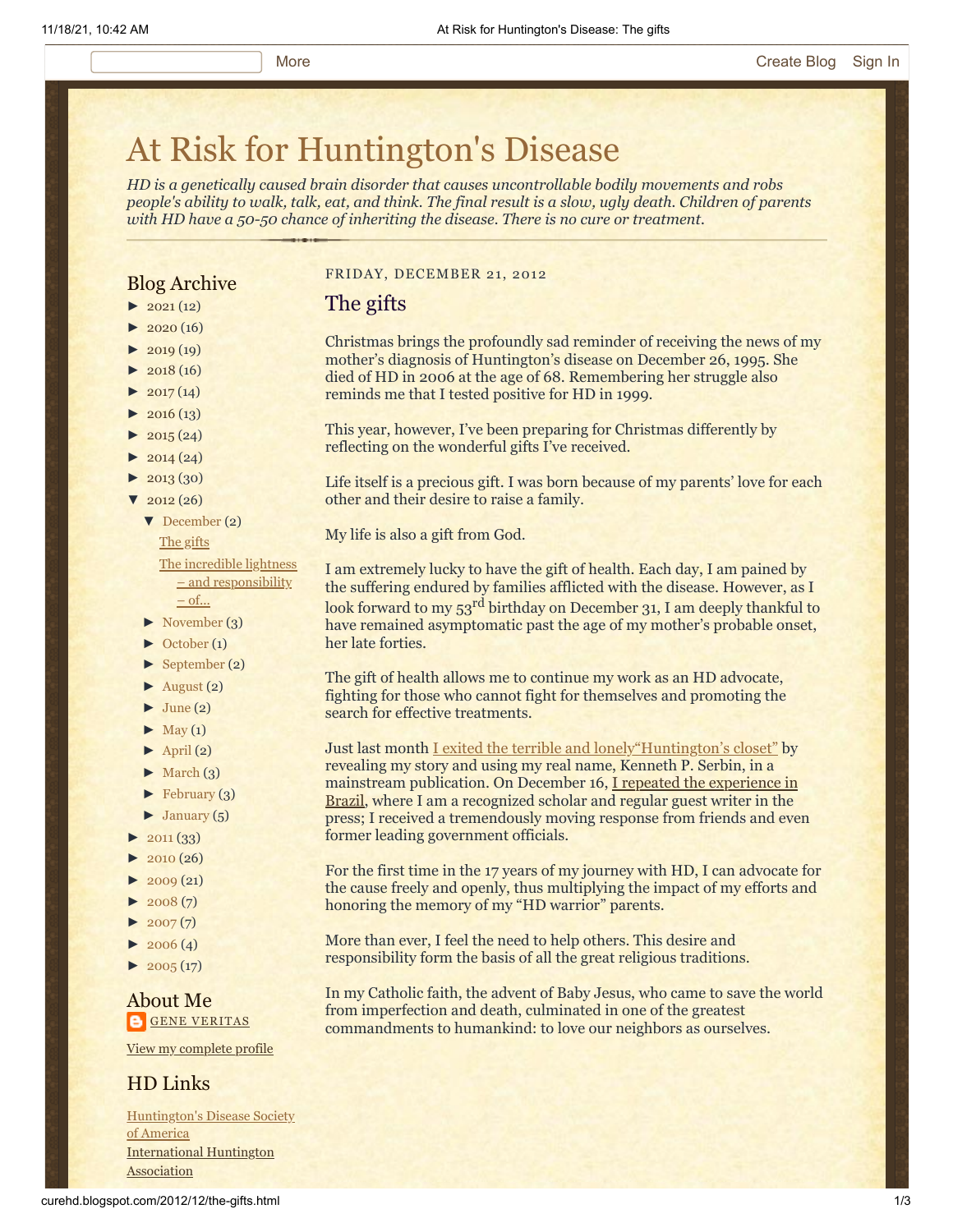[Huntington's](http://hddrugworks.org/) Disease Drug **Works** [Huntington's](http://www.hdlighthouse.org/) Disease **Lighthouse Hereditary Disease [Foundation](http://www.hdfoundation.org/)** [Huntington's](http://www.hdac.org/) Disease Advocacy Center Thomas [Cellini Huntington's](http://www.ourtchfoundation.org/) Foundation HDSA Orange County (CA) **[Affiliate](http://www.hdsaoc.org/)** HD Free with [PGD!](http://www.hdfreewithpgd.com/) [Stanford](http://www.stanford.edu/group/hopes/) HOPES Earth Source [CoQ10,](http://www.escoq10.com/) Inc.

## HD Blogs and Individuals

Chris Furbee: [Huntingtons](http://www.huntingtonsdance.org/) **Dance** Angela F.: Surviving [Huntington's?](http://survivinghuntingtons.blogspot.com/) Heather's [Huntington's](http://heatherdugdale.angelfire.com/) Disease Page



*My family's miniature nativity scene, made by an artist in Latin America*

In the wake of my exit from the HD closet, I have achieved an incredible [sense of lightness and greater closeness to others](http://curehd.blogspot.com/2012/12/the-incredible-lightness-and.html). Friends have seen it in my face and felt my passion for the cause.

"The truth will set you free," Jesus said. In recent days, I have also felt closer to God than I have in a long time. Thinking of the drive to defeat HD, I have recalled His mission: "I have come that they might have life, and have it more abundantly."

My greatest gift is my family.

In January 2000, my wife Regina and I received the gift of our daughter Bianca's negative test for Huntington's while in the womb.

Together Regina and I nurtured her, and now we must help her navigate the challenging and rewarding teenage years.

In this very difficult past week, as we Americans have struggled to comprehend the senseless Newtown school massacre, I have frequently recalled President Barack Obama's beautiful description of parenting: "Someone once described the joy and anxiety of parenthood as the equivalent of having your heart outside of your body all the time, walking around."

Faced with so many extraordinary demands and risks, HD families especially feel that anxiety. Yet we also have great gifts – including an immense capacity to appreciate the gift of life and the impact that a disease like HD can have on children.

My challenge is to preserve my gift of health so that I can love and support Regina and Bianca for many years to come.

To you and yours, Merry Christmas, Happy Holidays, and a 2013 filled with the gifts of hope and good health!

*Our 2012 holiday greetings photo, taken at Yosemite National Park*